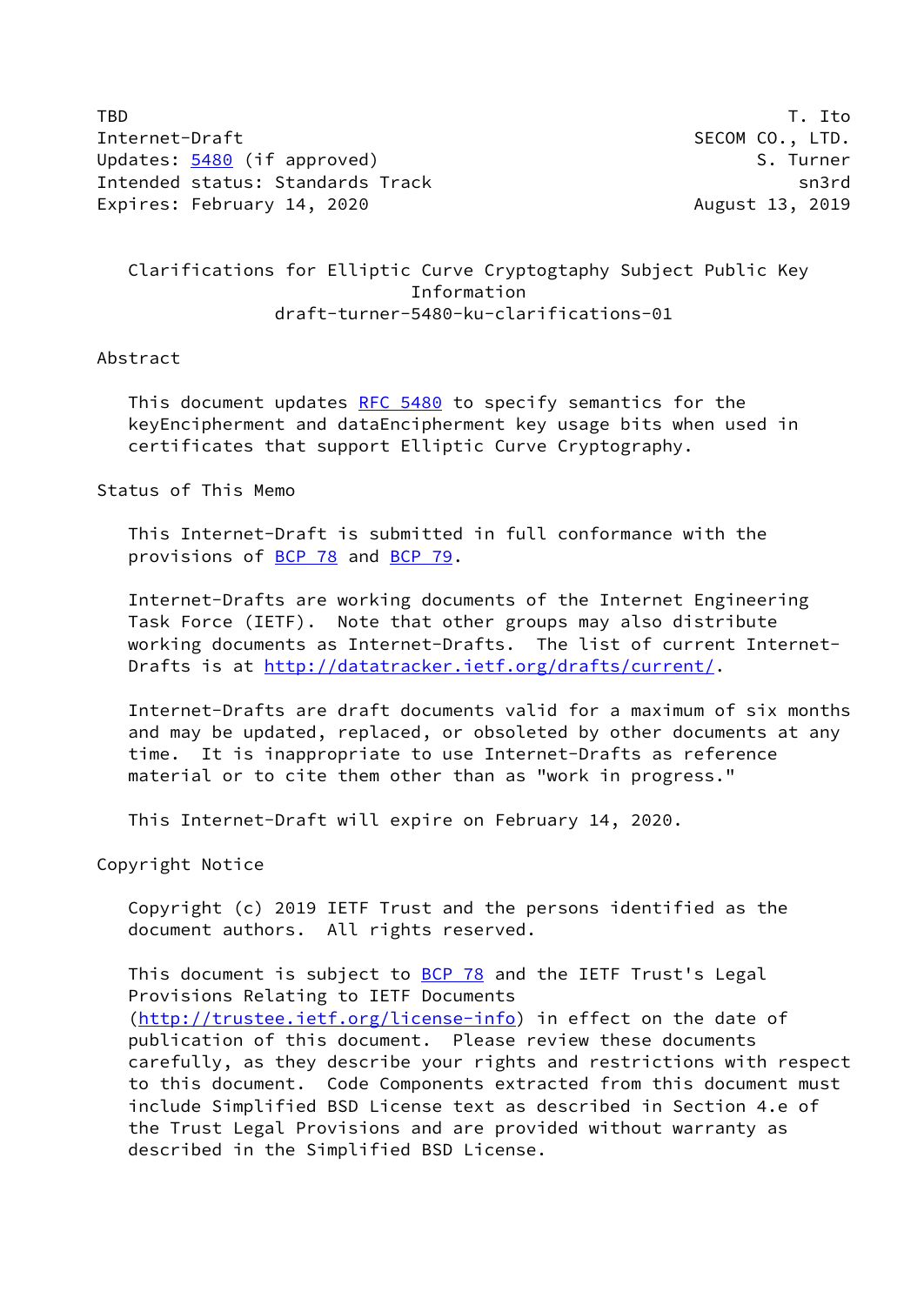<span id="page-1-1"></span>

| Internet-Draft    | Clarifications for ECC SPKI |  |  |  |  |  |  |  |  |  | August 2019             |
|-------------------|-----------------------------|--|--|--|--|--|--|--|--|--|-------------------------|
| Table of Contents |                             |  |  |  |  |  |  |  |  |  |                         |
|                   |                             |  |  |  |  |  |  |  |  |  |                         |
|                   |                             |  |  |  |  |  |  |  |  |  | $\overline{2}$          |
|                   |                             |  |  |  |  |  |  |  |  |  | $\overline{2}$          |
|                   |                             |  |  |  |  |  |  |  |  |  |                         |
|                   |                             |  |  |  |  |  |  |  |  |  | $\overline{\mathbf{3}}$ |
|                   |                             |  |  |  |  |  |  |  |  |  | $\frac{3}{2}$           |
|                   |                             |  |  |  |  |  |  |  |  |  | $\overline{\mathbf{3}}$ |

## <span id="page-1-0"></span>[1](#page-1-0). Introduction

 [RFC5480] specifies the syntax and semantics for the Subject Public Key Information field in certificates that support Elliptic Curve Cryptography. As part of these semantics, it defines what combinations are permissible for the values of the key usage extensions [[RFC5280\]](https://datatracker.ietf.org/doc/pdf/rfc5280). [\[RFC5480](https://datatracker.ietf.org/doc/pdf/rfc5480)] specifies 7 of the 9 values; it makes no mention of keyEncipherment and dataEncipherment key usage bits. This document corrects this omission, by updating [Section](https://datatracker.ietf.org/doc/pdf/rfc5480#section-3) 3 of [RFC5480] to make it clear that neither keyEncipherment nor the dataEncipherment key usage bits are set for key agreement algorithms.

<span id="page-1-2"></span>[2](#page-1-2). Terminology

 The key words "MUST", "MUST NOT", "REQUIRED", "SHALL", "SHALL NOT", "SHOULD", "SHOULD NOT", "RECOMMENDED", "NOT RECOMMENDED", "MAY", and "OPTIONAL" in this document are to be interpreted as described in [BCP](https://datatracker.ietf.org/doc/pdf/bcp14) [14](https://datatracker.ietf.org/doc/pdf/bcp14) [[RFC2119\]](https://datatracker.ietf.org/doc/pdf/rfc2119) [\[RFC8174](https://datatracker.ietf.org/doc/pdf/rfc8174)] when, and only when, they appear in all capitals, as shown here.

<span id="page-1-3"></span>[3](#page-1-3). Updates to [Section 3](#page-1-3)

 If the keyUsage extension is present in a certificate that indicates id-ecPublicKey as algorithm of AlgorithmIdentifier [[RFC2986\]](https://datatracker.ietf.org/doc/pdf/rfc2986) in SubjectPublicKeyInfo, then following values MUST NOT be present:

 keyEncipherment; and dataEncipherment.

 If the keyUsage extension is present in a certificate that indicates id-ecDH or id-ecMQV in SubjectPublicKeyInfo, then the following values also MUST NOT be present: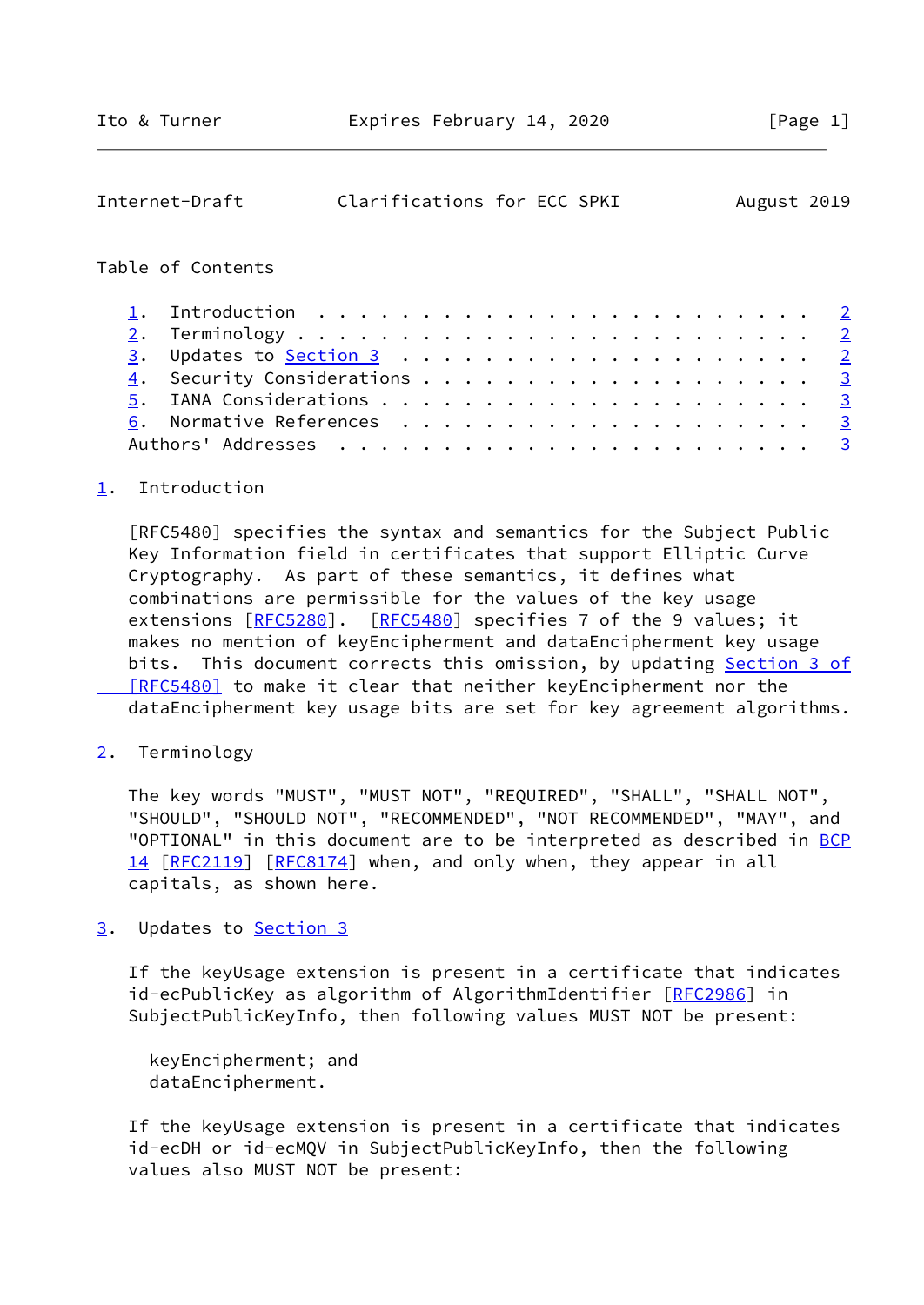keyEncipherment; and dataEncipherment.

| Ito & Turner | Expires February 14, 2020 | [Page 2] |
|--------------|---------------------------|----------|
|              |                           |          |

<span id="page-2-1"></span>Internet-Draft Clarifications for ECC SPKI August 2019

<span id="page-2-0"></span>[4](#page-2-0). Security Considerations

 This document introduces no new security considerations beyond those found in  $[REC5480]$ .

<span id="page-2-2"></span>[5](#page-2-2). IANA Considerations

This document makes no request of IANA.

- <span id="page-2-3"></span>[6](#page-2-3). Normative References
	- [RFC2119] Bradner, S., "Key words for use in RFCs to Indicate Requirement Levels", [BCP 14](https://datatracker.ietf.org/doc/pdf/bcp14), [RFC 2119](https://datatracker.ietf.org/doc/pdf/rfc2119), DOI 10.17487/RFC2119, March 1997, [<https://www.rfc](https://www.rfc-editor.org/info/rfc2119) [editor.org/info/rfc2119](https://www.rfc-editor.org/info/rfc2119)>.
	- [RFC2986] Nystrom, M. and B. Kaliski, "PKCS #10: Certification Request Syntax Specification Version 1.7", [RFC 2986](https://datatracker.ietf.org/doc/pdf/rfc2986), DOI 10.17487/RFC2986, November 2000, [<https://www.rfc](https://www.rfc-editor.org/info/rfc2986) [editor.org/info/rfc2986](https://www.rfc-editor.org/info/rfc2986)>.
	- [RFC5280] Cooper, D., Santesson, S., Farrell, S., Boeyen, S., Housley, R., and W. Polk, "Internet X.509 Public Key Infrastructure Certificate and Certificate Revocation List (CRL) Profile", [RFC 5280,](https://datatracker.ietf.org/doc/pdf/rfc5280) DOI 10.17487/RFC5280, May 2008, <[https://www.rfc-editor.org/info/rfc5280>](https://www.rfc-editor.org/info/rfc5280).
	- [RFC5480] Turner, S., Brown, D., Yiu, K., Housley, R., and T. Polk, "Elliptic Curve Cryptography Subject Public Key Information", [RFC 5480](https://datatracker.ietf.org/doc/pdf/rfc5480), DOI 10.17487/RFC5480, March 2009, <[https://www.rfc-editor.org/info/rfc5480>](https://www.rfc-editor.org/info/rfc5480).
	- [RFC8174] Leiba, B., "Ambiguity of Uppercase vs Lowercase in [RFC](https://datatracker.ietf.org/doc/pdf/rfc2119) [2119](https://datatracker.ietf.org/doc/pdf/rfc2119) Key Words", [BCP 14](https://datatracker.ietf.org/doc/pdf/bcp14), [RFC 8174,](https://datatracker.ietf.org/doc/pdf/rfc8174) DOI 10.17487/RFC8174, May 2017, [<https://www.rfc-editor.org/info/rfc8174](https://www.rfc-editor.org/info/rfc8174)>.